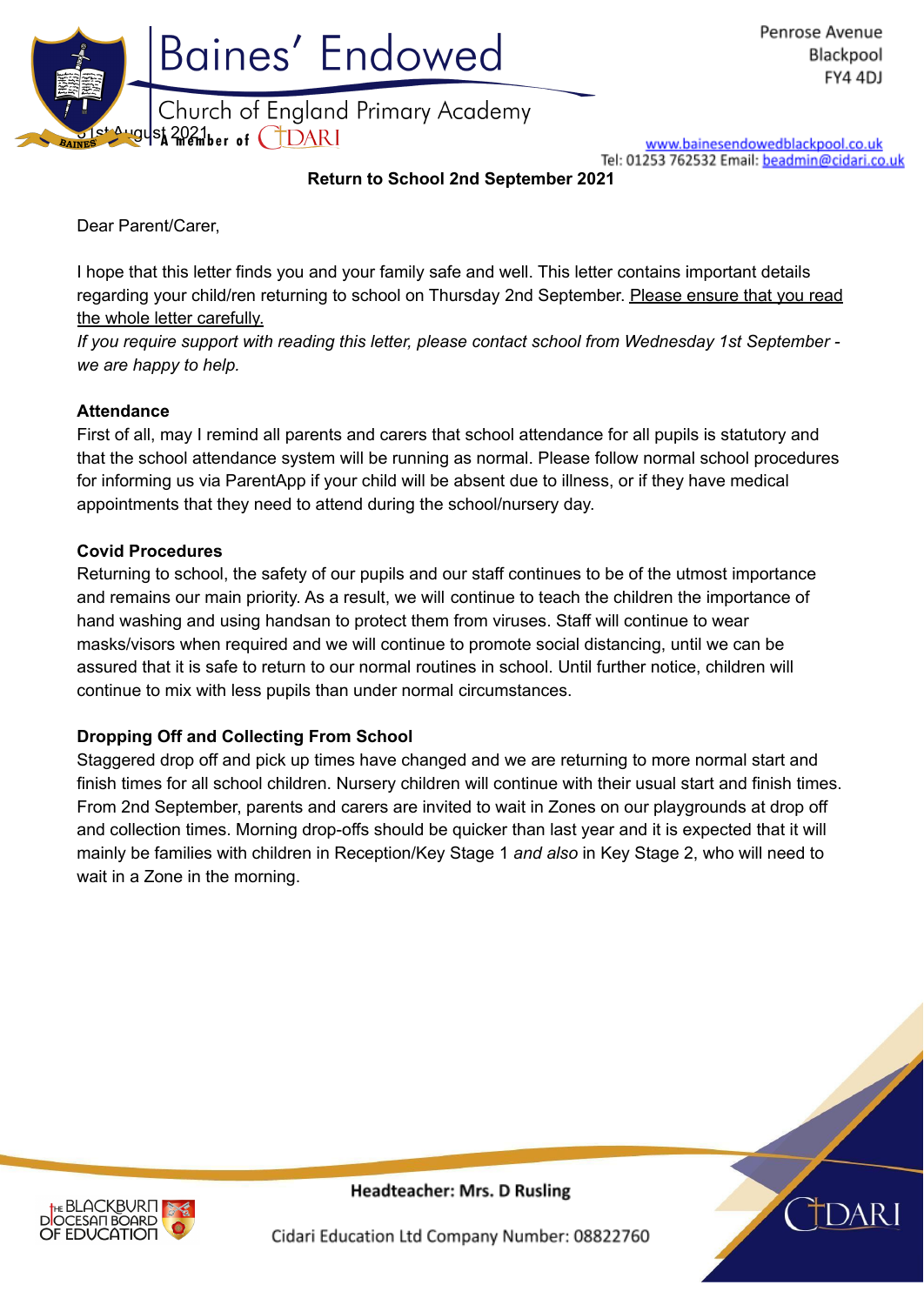For collecting children at the end of the day, we ask that parents and carers use their best judgement when using the Zone Waiting Areas, since there may be some unavoidable crossover at Reception/Key Stage 1 and Key Stage 2 collection times. Wherever possible, we ask that parents and carers follow the timetabled times for their child's year group.

| <b>Year Group</b> | <b>Waiting Zone</b> | <b>Start Time</b>        | <b>Finish Time</b> |
|-------------------|---------------------|--------------------------|--------------------|
| <b>Nursery</b>    | Nursery Main Door   | 9:00 a.m.                | 3:00 p.m.          |
| <b>Reception</b>  | Zone 1              | 8:50 a.m.<br>$3:05$ p.m. |                    |
| Year 1            | Zone 2              |                          |                    |
| <b>Year 1/2</b>   | Zone 3              |                          |                    |
| Year 2            | Zone 3              |                          |                    |
| Year <sub>3</sub> | Zone 2              | 8:45 a.m.<br>$3:15$ p.m. |                    |
| Year 4            | Zone 3              |                          |                    |
| Year <sub>5</sub> | Year 5 Door         |                          |                    |
| Year <sub>6</sub> | Main Entrance       |                          |                    |

See the table below for Zones and Start/Finish Times:

## **Bridging the Learning Gap**

As always, our primary aim for the start of the school year will be to nurture your child, to ensure that they feel happy and safe being back at school and nursery, however as a school we are aware of the gap in learning, which has been created by the Covid-19 pandemic situation.

Last academic year, teaching staff began a Catch-Up Programme. This programme will continue to run throughout this academic year for those children identified as requiring additional support. The curriculum will continue to provide opportunities for all children to embed skills and knowledge from the previous school year, along with the new skills and knowledge they will acquire this year.

## **Early Birds and Bridges**

Children who currently have a place for Early Birds and Bridges are welcome to use this service from 2nd September. If you require a place, but do not have one, please email [bebridges@cidari.co.uk](mailto:bebridges@cidari.co.uk) or telephone the school office and we will endeavour to support you.



**Headteacher: Mrs. D Rusling** www.bainesendowedblackpool.co.uk Penrose Avenue, Blackpool, FY4 4DJ

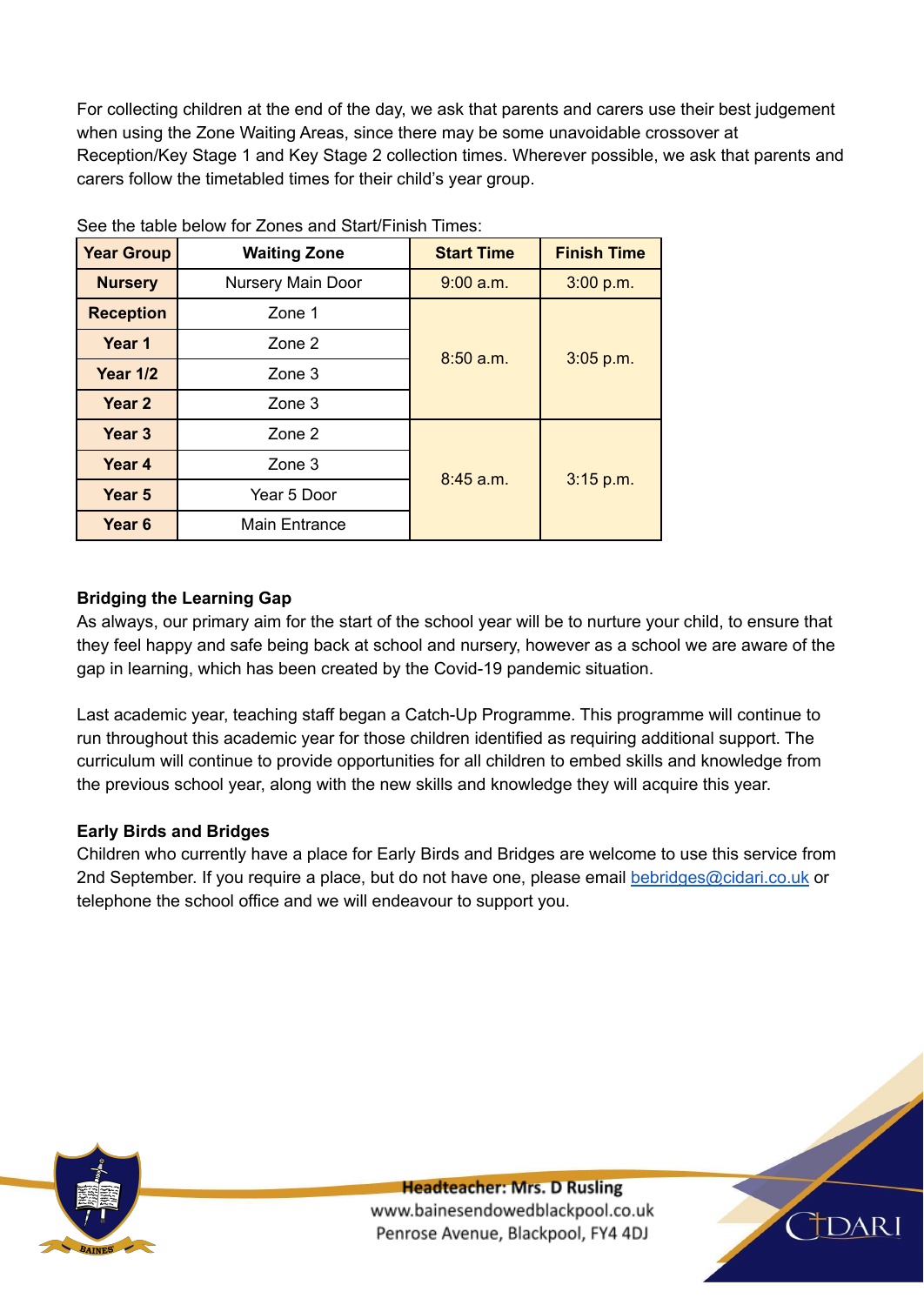# **Uniform**

All children must wear their full school uniform to school and must follow school rules regarding jewellery, hairstyles and hair accessories; please see the school website for more information. Children can bring a coat and a *small* bag/school reading bag to carry their reading book to and from school. On their PE day, pupils are asked to continue to wear their school PE kit to school (see note and P.E. Timetable below).

## **Personal Items**

Children must NOT bring any other personal items into school: no pencil cases or books from home are needed, thank you. Mobile phones are only allowed in school for those children in Years 5 and 6, whose parents and carers have written to myself for permission to bring the phone into school.

#### **P.E.**

On P.E. day, we ask that your child comes to school in tracksuit bottoms, P.E. t-shirt and their school cardigan/jumper. The pupils will do all of their P.E. in one afternoon each week, to minimise pupils having to come to school in tracksuits on more than one occasion in a week. The PE Days are stated below:

| <b>P.E. Timetable</b> |           |  |
|-----------------------|-----------|--|
| Reception             | Tuesday   |  |
| Year 1                | Monday    |  |
| Year $1/2$            | Wednesday |  |
| Year 2                | Monday    |  |
| Year 3                | Wednesday |  |
| Year 4                | Tuesday   |  |
| Year 5                | Tuesday   |  |
| Year <sub>6</sub>     | Friday    |  |

## **Lunches**

For this half term, Key Stage 2 packed lunches will be eaten in classrooms; Reception and Key Stage 1 packed lunches will be eaten in the Dining Room. All children who have a hot school meal will eat in the Dining Room with their year group and one other year group.



**Headteacher: Mrs. D Rusling** www.bainesendowedblackpool.co.uk Penrose Avenue, Blackpool, FY4 4DJ